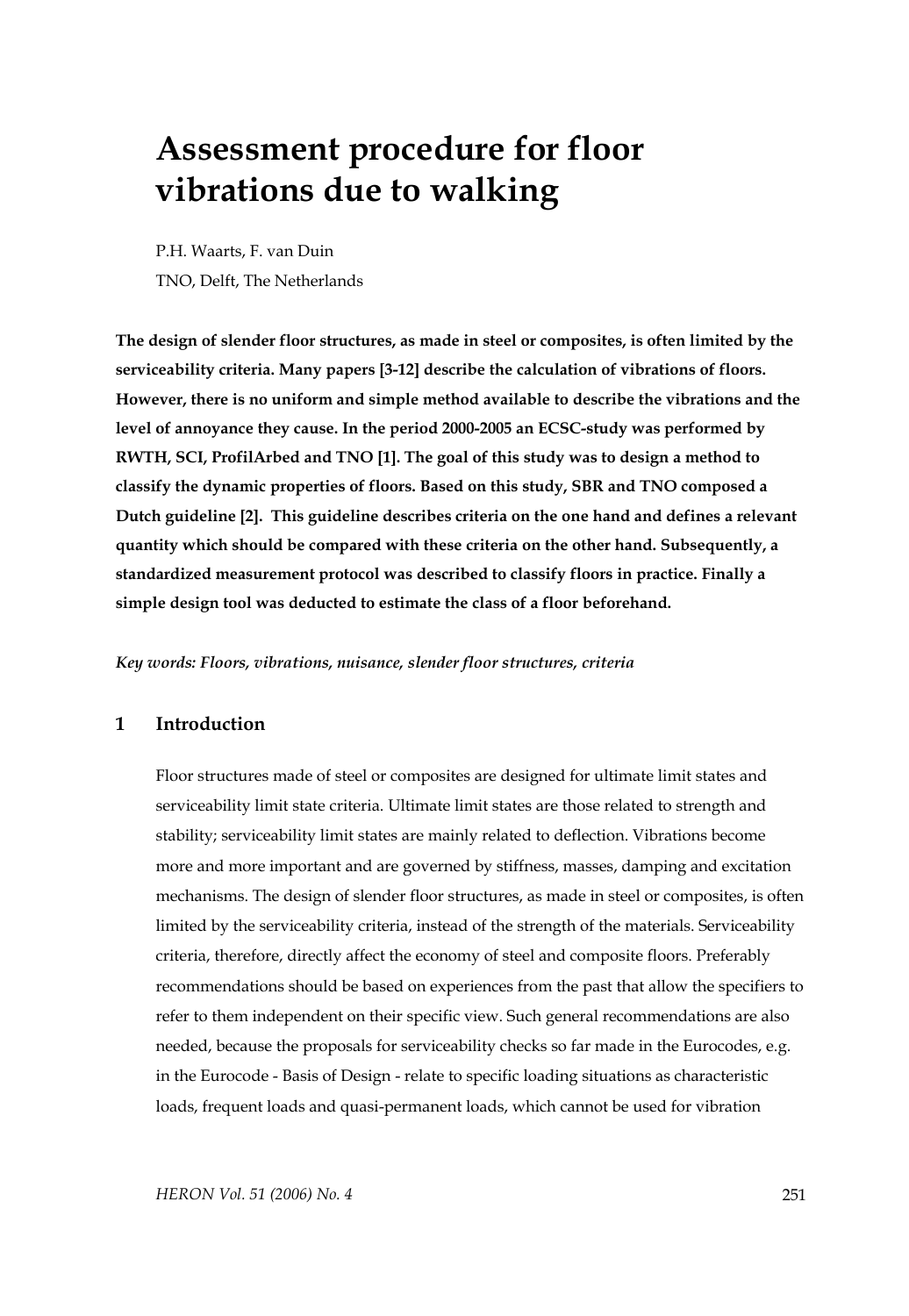checks. Vibration checks need specific loading situations which are correlated to the excitation mechanism.

In addition to this the structural models in the Eurocodes are mainly related to ultimate limit state checks and therefore include the base load bearing structure only. The serviceability limit state checks should be based on a realistic structural model under service loads that takes the interaction with "non load bearing" components, semi rigid effects in connections etc. into account.

Many papers [3-12] describe the calculation of vibrations of floors. However, there is no uniform and simple method available. In the period 2000-2005 an ECSC-study was performed by RWTH, SCI, ProfilArbed and TNO [1]. The goal of this study was to design a method to classify the dynamic properties of floors. Based on this study, SBR and TNO composed a Dutch guideline [2].

In the ECSC study first the internationally used guidelines and standards used to evaluate vibrations on floor were considered. These guidelines generally describe a measurement and an analysis method with results in a quantity which is to be compared with criteria. Although the described methods and criteria apply to vibrations due to external sources, they contain information about the dose-effect relation. This information was used to formulate criteria on the one hand and to define a relevant quantity which should be compared with these criteria. Subsequently, a standardized measurement protocol was described to classify floors in practice. Finally a simple design tool was deducted to estimate the class of a floor beforehand.

In this paper the aspects in the ECSC study used in the Dutch guideline are described. A guideline should contain criteria, a quantity that can be compared with the criteria and a method to calculate this quantity. In this paper therefore these three aspects are addressed: first the quantity that is used in the guideline, subsequently, the method to calculate this quantity is described and finally the criteria and their rationale are described.

## **2 Quantity**

In order to determine a quantity which can be compared with criteria, first the quantities defined in guidelines and standards quantities are listed. Quantities indicate the effect of vibrations on people. All quantities for instance used some kind of averaging to express that short peaks are less annoying than vibration which is more or less continuous. Furthermore, all codes and guidelines use a bandpass-filter to take into account the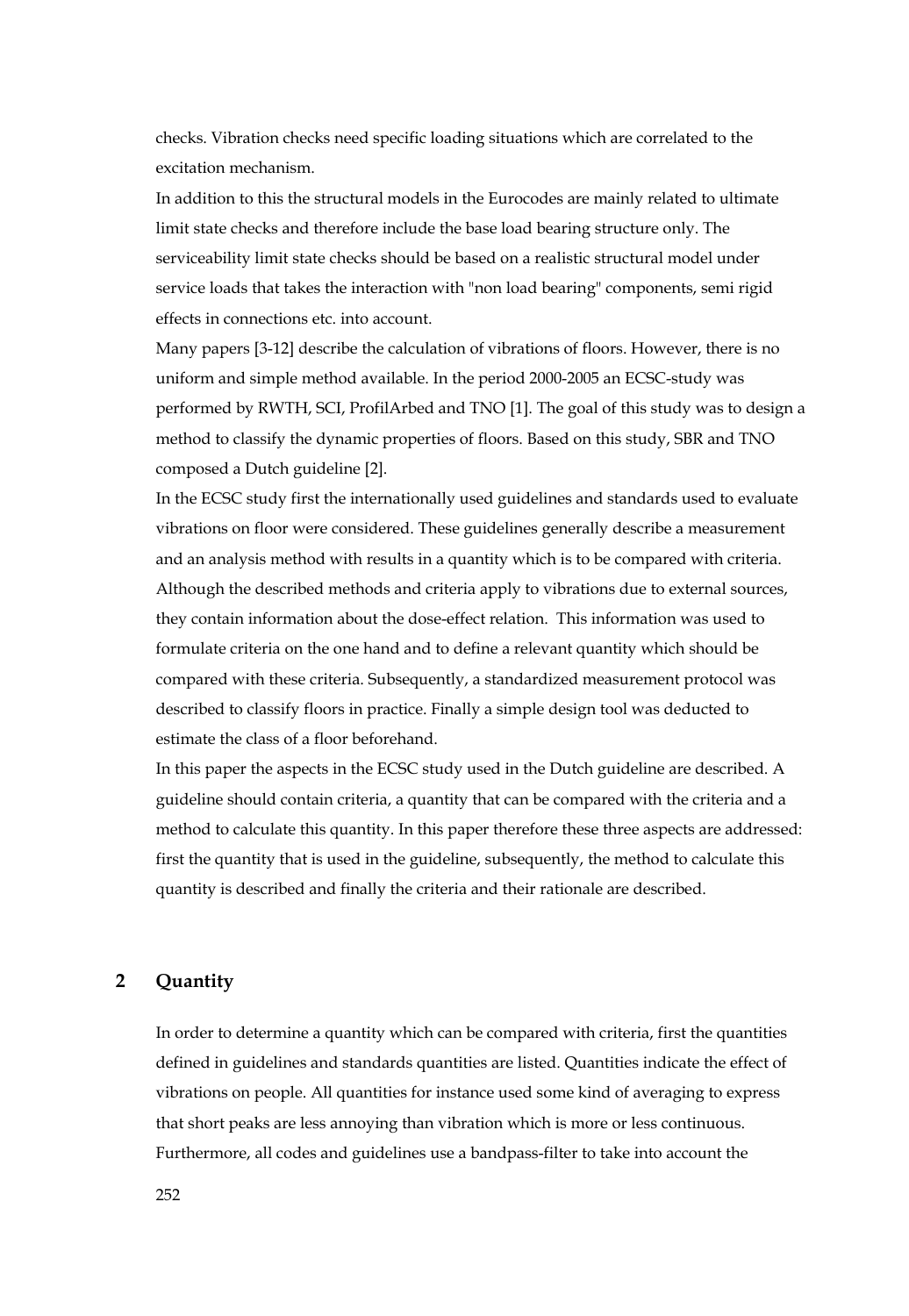reduced human sensitivity towards low frequency (< 10 Hz) and high frequency (>10 Hz) vibrations.

The quantity used in the ISO standard 2631-2 [2] is the root mean square value of the weighted acceleration. For transient vibrations it is unclear what time window should be assessed, i.e. should the RMS-value be obtained form a single step, multiple steps and if so how many or perhaps from measurements of an entire day.

The quantity used in BS 6472: 1992 [3] is called the vibration dose value and is given by the fourth root of the integral of the fourth power of the RMS-value of the frequency weighted acceleration. The power of 4 is used in the calculation of the vibration dose value because peak values can be particularly important with regard to damage to biological tissue. For assessing vibration exposure the so-called vibration strength KB(t) is introduced in the German standard (DIN Norm 4150, Teil 2: 1992) [4] and Dutch Guideline (SBR richtlijn deel B, 2002) [5]. This value is a moving weighted average. For the assessment of vibrations two quantities should be checked; the maximum of the vibration strength and the assessment vibration value. The assessment vibration value takes into account the effect of the duration of the vibrations during the entire assessment period.

The Norwegian standard NS 8179 [6] takes the 95% upper bound value to asses annoying vibrations. The 95% upper bound value is, assuming a lognormal distribution.

Floor vibrations are mostly assessed on the basis of RMS-values or progressive effective values. As far as RMS-values are concerned no guidance is given on the assessing time to be considered. For the determination of the progressing effective value an assessing time of 0.125s is used according to DIN 4150-2 and SBR.

For continuous signals, apart from the applied filter, there will be no differences between the effective value and the RMS-value when choosing an appropriate time or assessing interval. For walking loads the significant part of the signal for both measures will be near the most severe footfall loading resulting in the highest floor response. It therefore seems reasonable to choose the assessing time interval near this step (instead of the time interval of 0.125s which appears to be chosen from a practical point of view). A fixed time interval of for example 0.5s (corresponding to the average walking frequency) would lead to an assessment in which not even an entire step, exactly one step or more then one step is taken into account dependent on the person walking.

Since in the response spectrum, when using modal analysis, single steps cannot be distinguished when using a random walking or loading signal, it would also be convenient to base predictions of the floors response on one step loading signals. From this practical point of view taking into account exactly one step (from peak to peak) results in an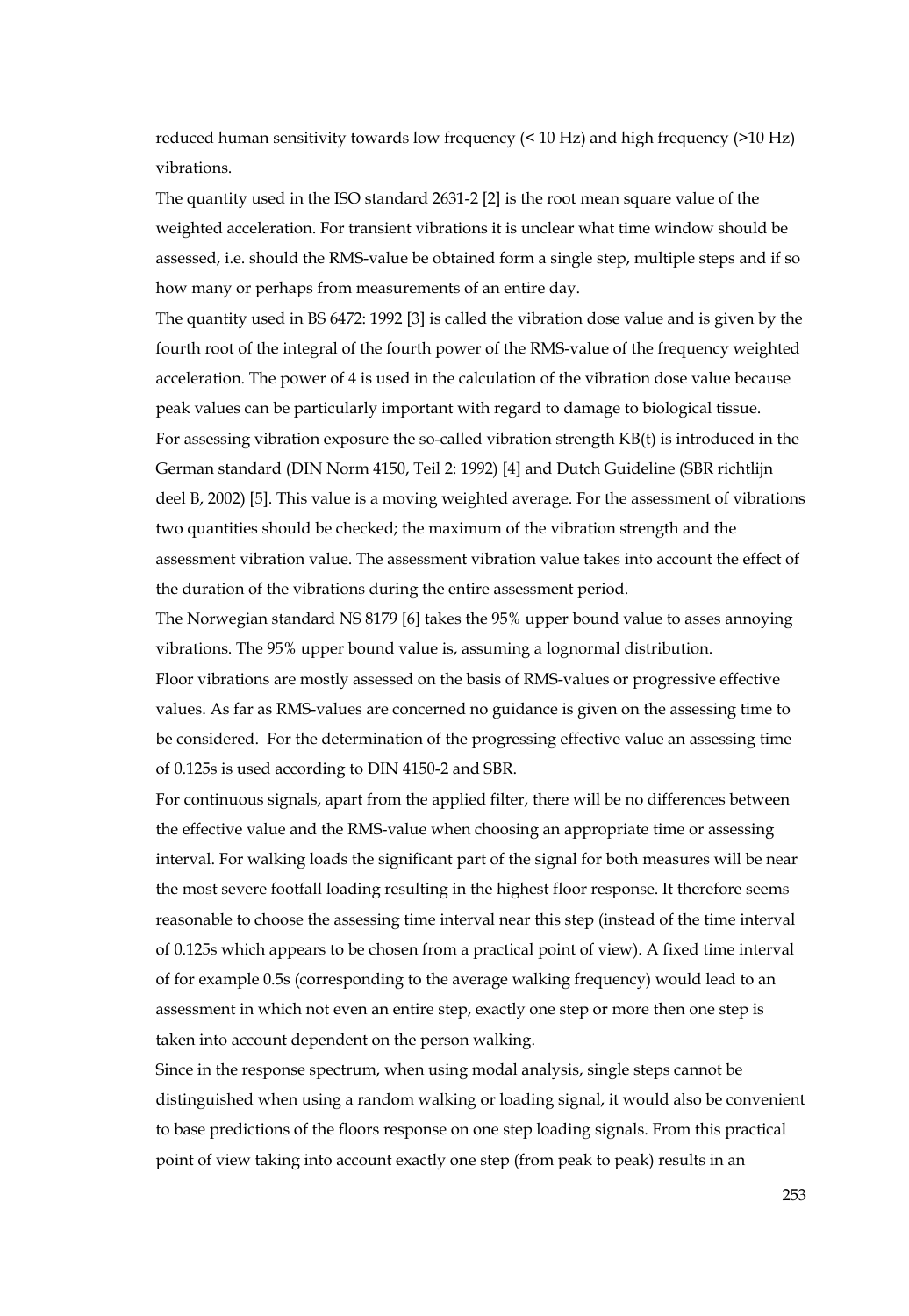unambiguous measure, i.e. there will not be any discussion on where the 0.5s window would have to start on the recorded time trace.

Because of years of experience worldwide using RMS-values (as is used in ISO standard 2631-2 for instance) and the rather small differences between the two measures it is proposed here to adopt the RMS-value assessed form footstep to footstep (the one step RMS-value) as a measure for assessing annoying floor vibrations. For assessing measured time signal this measure can be assessed unambiguously whereas for prediction purposes it sets the boundary conditions for loading functions to be applied.

However, vibrations caused by one footstep depend on both the floor and the person walking on it, particularly, his weight, his pace frequency and his type of soles are important aspects. To judge the comfort of a floor system, the most objective method is to invite over a hundred people with different length, weights etc. For all people the response of the floor i.e. the RMS-value can be measured. This method, however perfect, is not very practical because a large amount of people is necessary for each test. In order to overcome this problem a measurement and assessment protocol that on the one hand is easy to perform without busloads of people but on the other hand give good results is required. The assessment protocol should therefore reflect the average and the scatter of peoples feeling of discomfort due to various vibration levels. The measurement should give an indication of the range of vibration levels due to a large group of people walking on a floor, including thin people, thick people, fast walking people, slow walking people, people on high heels etc. It would be over conservative to use the absolute maximum of all these combinations. In this study it was chosen to use the 90% upper limit of the RMSvalues of the response due to one footstep of a large number of people to be the quantity to compare with the criteria. The 90% upper limit is chosen because it compares with the reliability index  $β = 1.8$  that is prescribed in the Dutch building codes for serviceability limit states.

#### **3 Method**

As mentioned, ideally for each measurement an enormous number of people should be asked to walk on a floor. Since this is not very practical a method based on a transfer function is introduced. A transfer function describes the dynamic properties of the floor independent of the load on the floor. This transfer function is combined with a load that represents the large number of people to calculate the 90% upper limit of the one step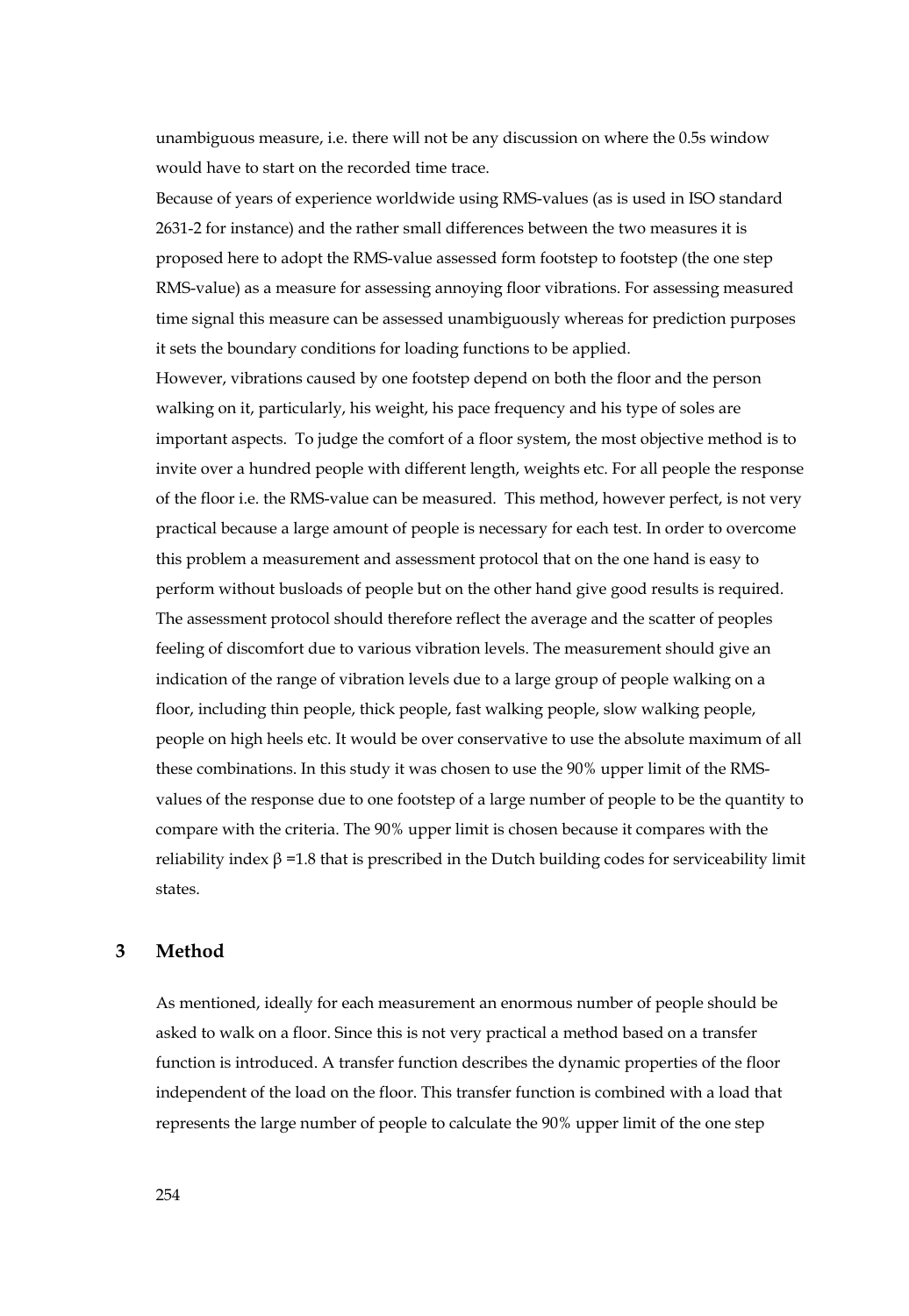RMS-value. The concept of the spectral approach for determination of reactions is shown in Figure 1.



*Figure 1: Conceptual overview of the spectral approach* 

- The input is the power spectral density function for walking induced loading. This input represents the load of a person walking on the floor.
- The transfer function should be determined by means of measurement or calculated using the dynamic properties of the system (damping, natural frequencies and mode shapes).
- The input spectrum is multiplied with the transfer function to obtain the power spectral density function of the response. The response depends on the input and the dynamic properties of the system. Both are taken into account.
- The integration of the response spectrum (the area under the curve) leads to the variance of the response.
- The variance of the response is a measure for the RMS-value

#### *3.1 Transfer function*

There are two ways to determine the transfer function: by means of measurement or calculation. To determine a transfer function via measurement a dynamic force should be applied on the floor. This force should contain all frequencies between 3 and 30 Hz because this frequency range is of importance in floor vibrations. The response of the floor has to be measured. The force can be applied in several ways. In this paper only the heel drop method is described.

The principle of the heel drop test is simple. An adult drops his heels on the floor to make the floor vibrate. The force imposed on the floor is measured with load cells. The response of the floor is measured with either acceleration sensors or velocity sensors. Figure 2 shows the feet of an adult who stands on a small platform.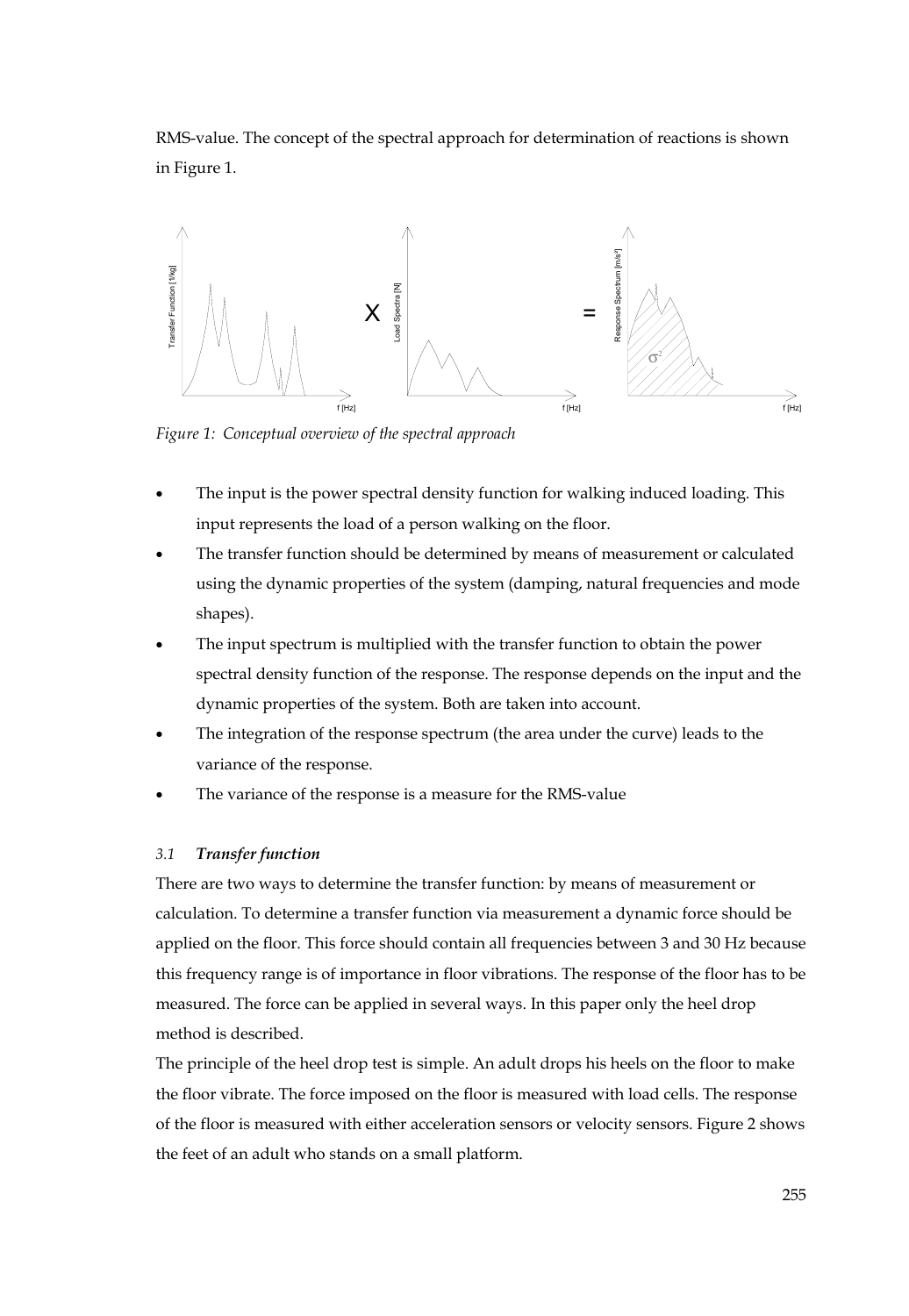

*Figure 2: Load source heel drop, measured with load cells* 

The platform consists of three load cells between two metal plates. This test gives good responses particularly at low frequencies. The measured signals are forces and either accelerations or velocities. If accelerations are measured, the signals should be integrated to obtain velocities. The transfer function and correlations should be determined from the input and response signals in the frequency domain. The correlation should be higher than 0.8. If the correlation is lower the measurement might be performed badly or under difficult circumstances. An option is to improve the circumstances and repeat the measurement.

Instead of using a measurement, the transfer function can be generated by means of calculation as well. In order to predict the dynamic behaviour of a floor a dynamic analysis should be carried out. This can for instance be a dynamic Finite Element Method computation or by means of simple design rules. In [1] and [2] several design rules are given. In general, if a floor is not too complex, the first mode of a floor determines its dynamic behaviour due to walking. This behaviour then only depends on the mass, the first Eigen frequency and the damping of a floor. If these properties of the floor can be estimated, the measured transfer function can be replaced by the transfer function of a damped-mass-spring system.

#### *3.2 Footfall loading*

To estimate the response due to an infinitively large group of people walking on a floor, RWTH measured the load of people walking directly [1]. They used these measurements to determine a relation between load, pace frequency and weight. RWTH concluded that footfall loading can be normalized by a person's mass. The normalized footfall was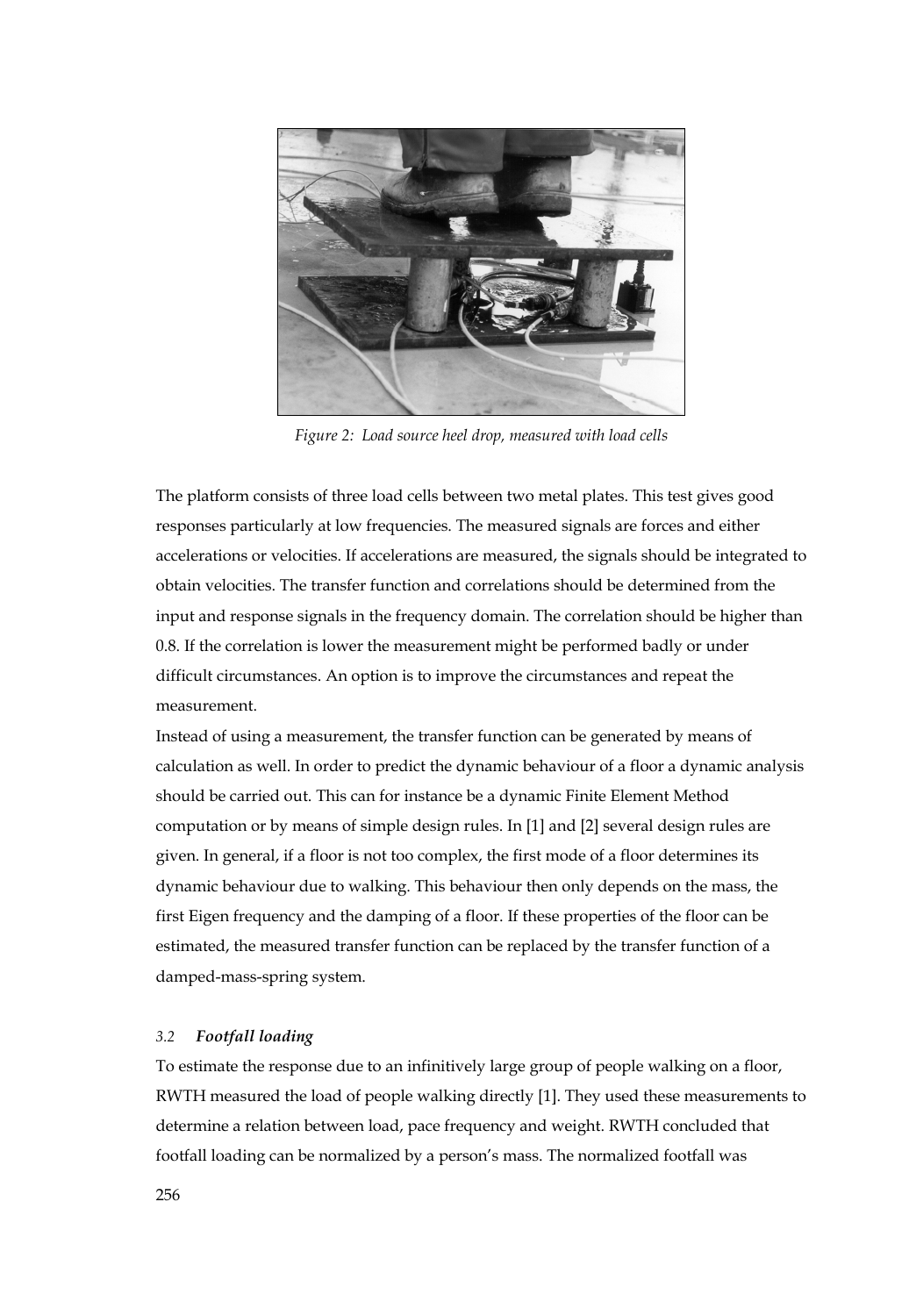modelled with an 8th order polynomial. The constants in this polynomial depend on the pace frequency. Figure 4 shows the load due to single footsteps calculated according to the polynomials. With these modelled steps the footfall loading due to all different kind of people walking can be simulated.



*Figure 3: Response (OS-RMS) (in m/s) as a function of body mass (in kg) and pace frequency (in Hz)* 



*Figure 4: Vertical loads for several pace frequencies* 

## *3.3 Response*

The simulated footfall loading depends on mass and walking frequency. With this information the one step RMS-value due to all realistic combinations of pace frequency and mass can be calculated using the concept of Figure 1.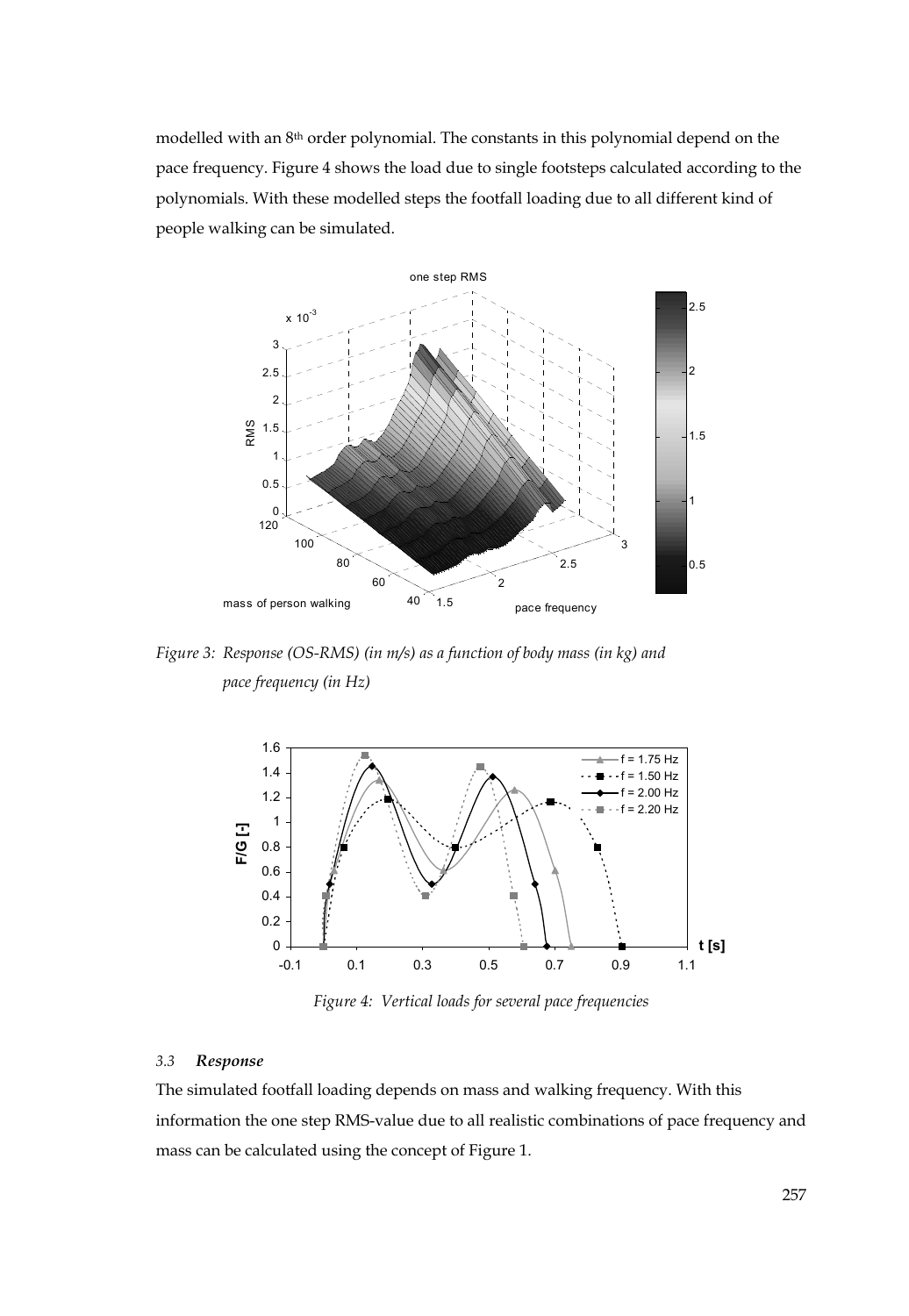The distribution of mass over the Dutch people was obtained from the Dutch Bureau of statistics [7]. To gain insight in the distribution of pace frequencies, a measurement was performed at the entrance of the TNO building. A statistical distribution of frequencies was based on these measurements (see Figure 5).



*Figure 5: Fitted (shifted 1.5 Hz) lognormal distribution of pace frequencies (in Hz)* 

Given the transfer function and (statistical distributions of) the footfall load and body mass, the  $OS-RMS<sub>90</sub>$  can be calculated. Of course very many combinations of weight, pace frequency and transfer function have to be calculated before one can estimate the 90% upper value of the OS-RMS. The calculations have been carried out using the computer code PROBOX [17]. Probox is a generically applicable probabilistic toolbox that can be linked to any computer code and consist of many probabilistic calculations such as Monte Carlo sampling and FORM. In this case the option Numerical Integration is used, while the transfer functions were analysed with Matlab.

## **4 Simplified calculations**

Often the dynamic behaviour of the floor is dominated by its first mode. Figure 6 gives an example of a measured transfer function together with a fitted transfer function of a onemass-spring-damper system. In this case the one-mass-spring-damper system represents the dynamic behaviour of the floor almost perfectly between 3 and 80 Hz. This range is important in this study. In that case, the relevant parameters (first Eigen frequency, modal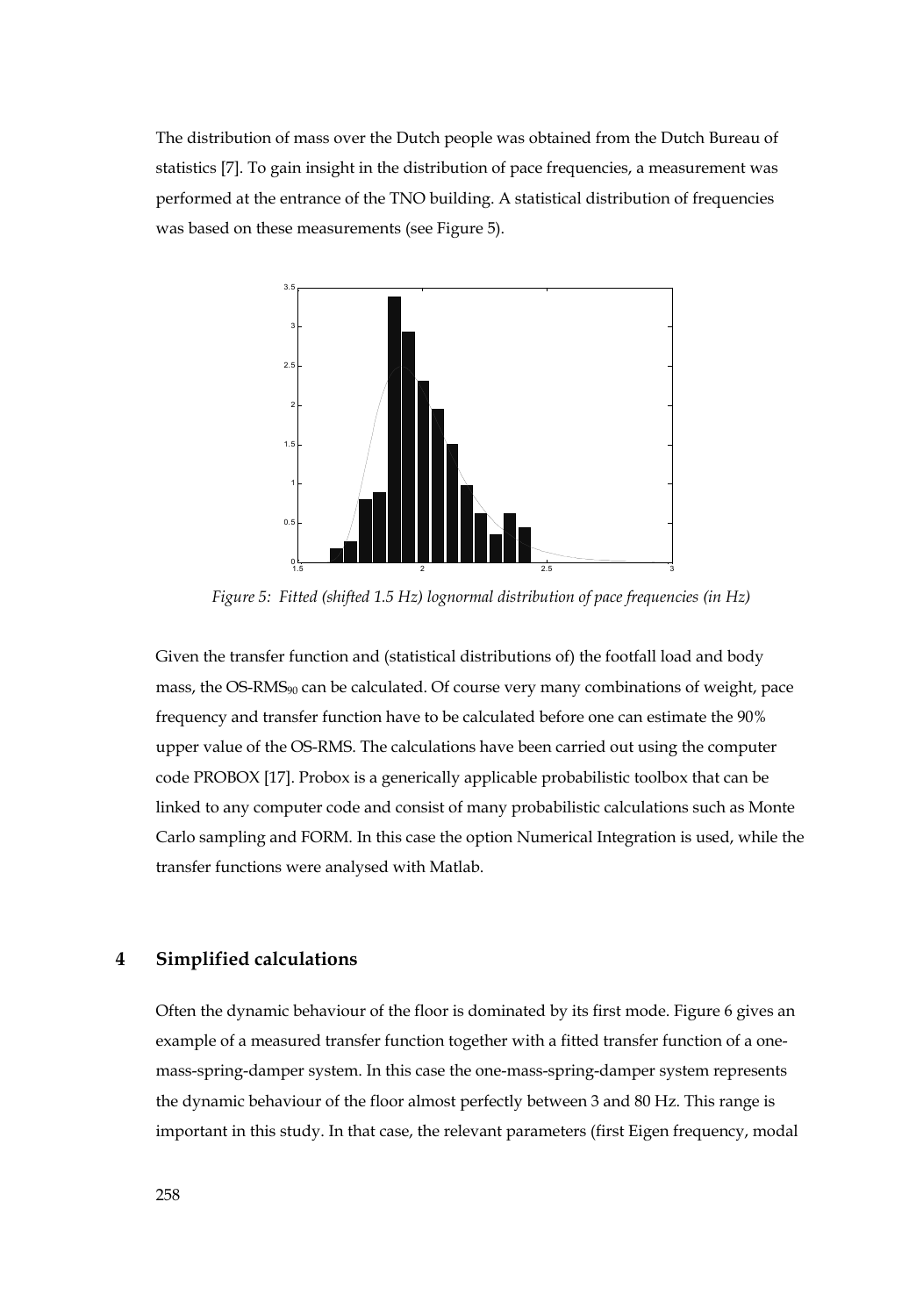mass and damping) can then be extracted from the transfer function. The floor is then considered to behave as a damped one-spring-mass system, defined by mass, Eigen frequency and damping. In that case the  $OS-RMS_{90}$  is defined by:

- the parameters of the floor: mass, Eigen frequency and damping,
- the distributions of people mass and pace frequency and footfall loading.



*Figure 6: Example of a measured and fitted transfer function* 



*Figure 7: Total assessment procedure*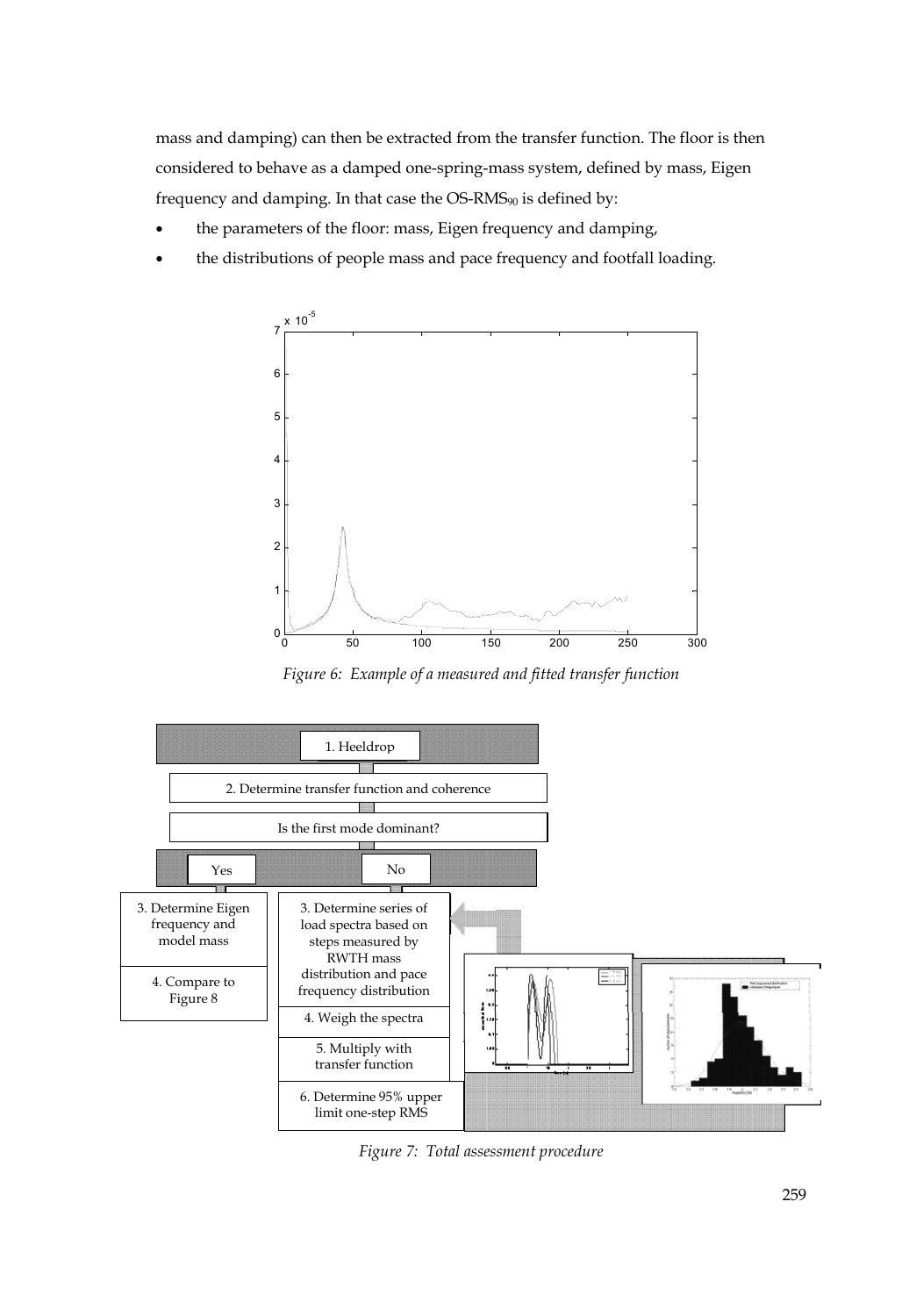Since all parameters are defined, the response  $(OS-RMS_{90})$  given these parameters can be calculated using Probox. This can be carried out for a large number of combinations of mass, Eigen frequency and damping. The results of these calculations was presented graphically. When the graphs are used, calculations are not necessary. An example of these graphs is shown in Figure 8. Of course this procedure is not only valid for measured transfer functions. One can also estimate the transfer function based on the characteristics of the floor.



Figure 8: Example of an OS-RMS<sub>90</sub> response computed by Probox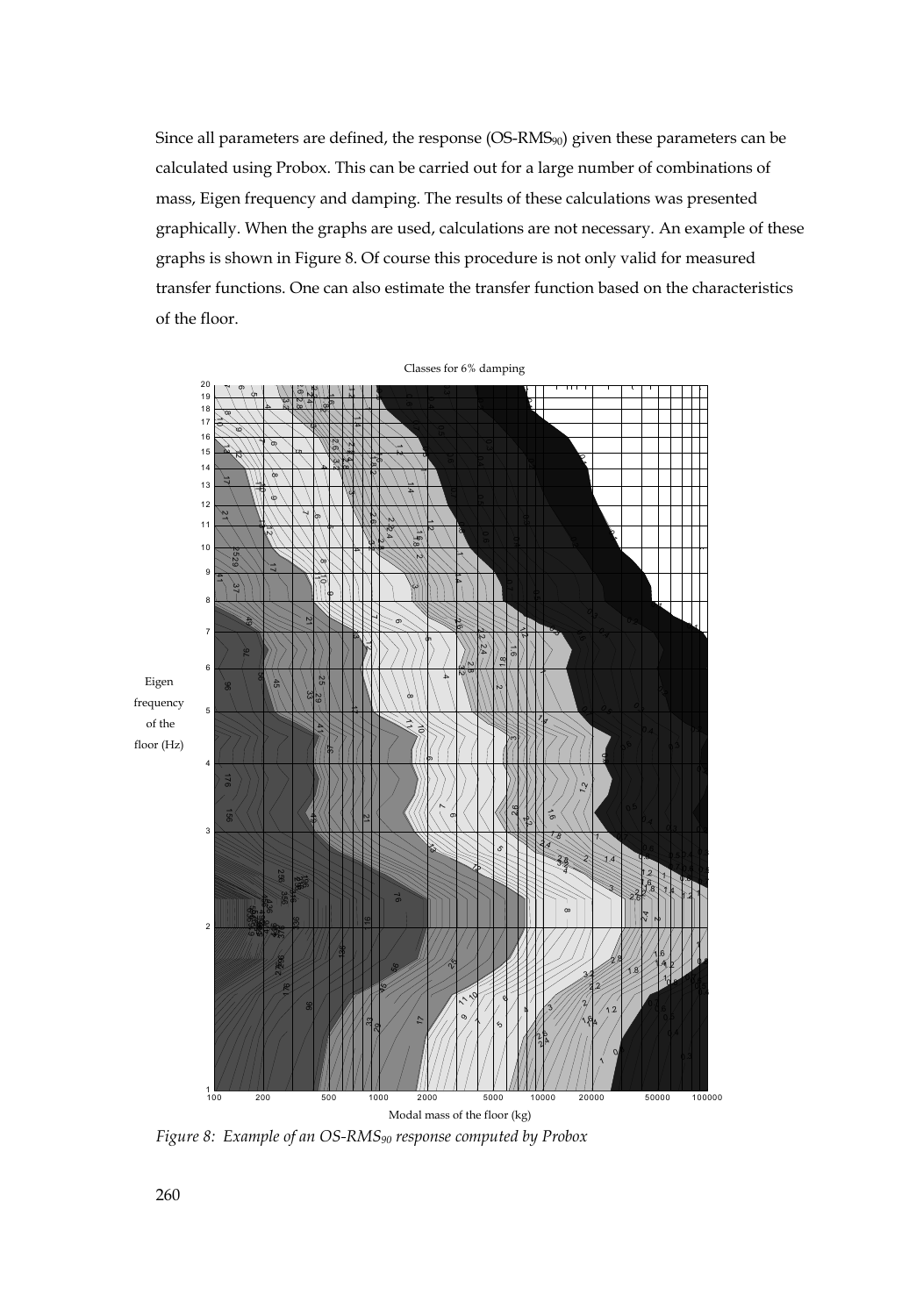# **5 Criteria**

Several floor vibration criteria are summarized in Table 1. Although both RMS-values and effective values are presented comparisons can be made assuming the RMS-value is taken over a small time interval (< 1s) which is the case when taken as one step peak, i.e. from footstep to footstep. As stated previously all the standards and guidelines described previously are based on vibrations from external sources (such as for example trains) and often apply to continuous vibrations. It is reasonable to assume that when a continuous signal is equally annoying as a transient signal (for instance one footfall) the peak value of the transient signal is higher then that of the continuous signal. This corresponds to reactions in practice where people often complain that the continuously swaying and slowly decaying of the floor is more annoying then one single decaying step. In other words the peak value of a single step can be higher than the limit value for continuous vibrations but still cause equal or less annoyance.

|              | Residential |     |               | Office        |                          |     |       | Critical working area |        |     |        |      |
|--------------|-------------|-----|---------------|---------------|--------------------------|-----|-------|-----------------------|--------|-----|--------|------|
|              | Day         |     | Night         |               | Day                      |     | Night |                       | Day    |     | Night  |      |
|              |             |     | Low Up Low Up |               | Low Up Low Up            |     |       |                       | Low Up |     | Low Up |      |
| $ISO$ 2631-2 | 0.2         | 0.4 | 0.14          | 0.14          | 0.4                      | 0.4 | 0.4   | 0.4                   | 0.1    | 0.1 | 0.1    | 0.1  |
| DIN 4150-2   | 0.15        | 3.0 | 0.1           | $0.2^{\circ}$ | 0.4                      | 6   | 0.3   | 0.6                   | 0.1    | 3.0 | 0.1    | 0.15 |
| <b>SBR</b>   | 0.2         | 0.8 | 0.2           | 0.4           | 0.3                      | 1.2 | 0.3   | 1.2                   | 0.1    | 0.1 | 0.1    | 0.1  |
| NS 8176      | 0.1         | 0.6 | 0.1           | 0.6           | $\overline{\phantom{a}}$ |     |       |                       |        |     |        |      |

| Table 1: |  | Floor vibration criteria (in mm/s) |  |  |  |
|----------|--|------------------------------------|--|--|--|
|----------|--|------------------------------------|--|--|--|

On the basis of this it seems reasonable to adopt the values in Table 2 for assessing one step RMS-values. The classes in this table were coupled to the function of the floor as shown in Table 3 gives help for the application of the classes. It may depend on different circumstances (e.g. expected comfort) if a higher class is adequate for a specific building or not.

#### **6 Example**

In Rotterdam a floor with a span of 4.6 m and a width of 9 m was used in an apartment building. The floor is supported by steel C-sections. On top of the C-sections a Lewis c and an anhydrite layer was placed. To calculate the Eigen frequency of the floor the sections,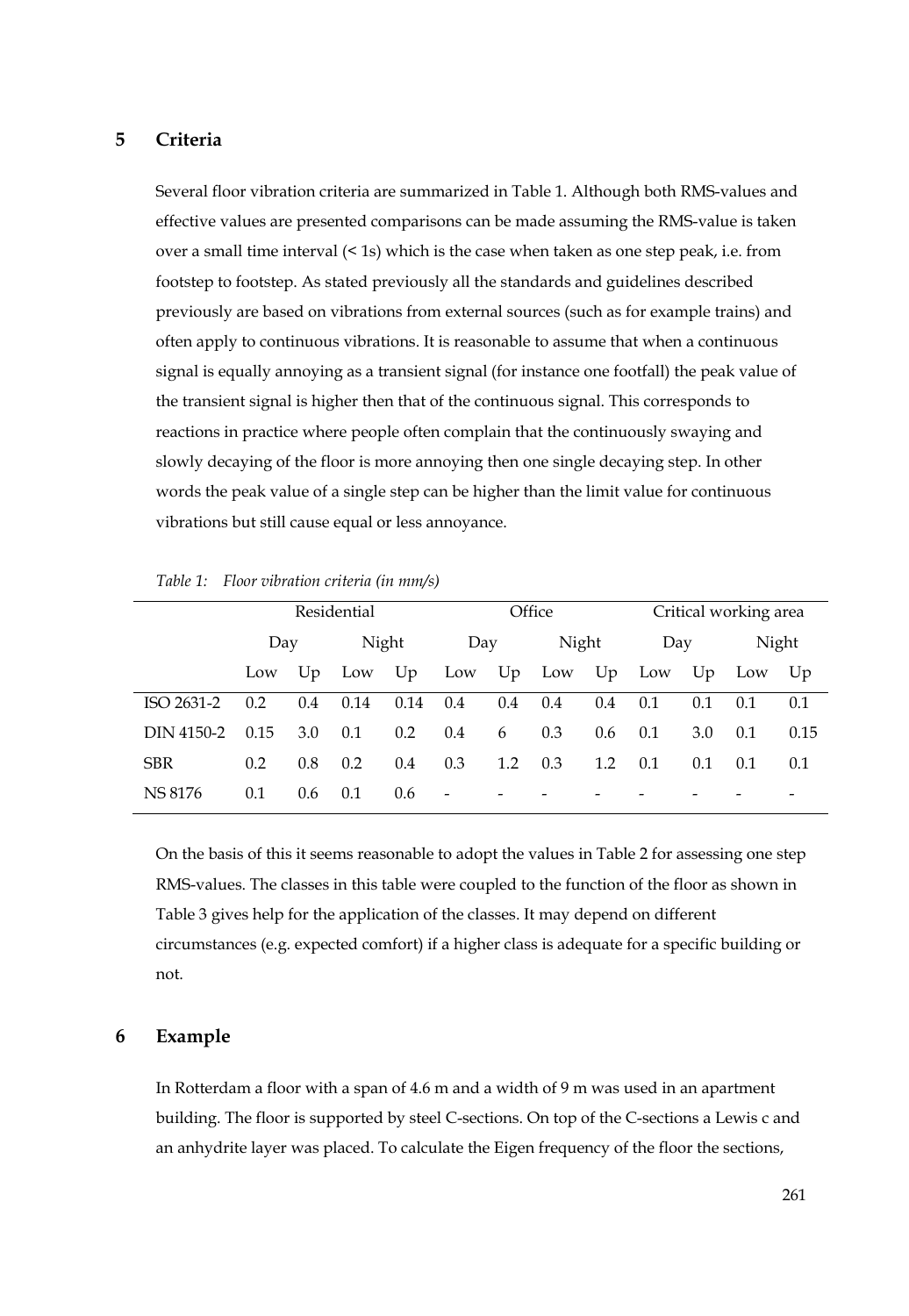the Lewis sheet and the anhydrite are assumed to move as one unit. The Eigen frequency, calculated according to NEN 6702, with a mass of 1,25 kN/m² is 13.4 Hz. The modal mass is calculated based on the normalized bending. The modal mass was 995 kg. Besides these calculations, the Eigen frequency and the damping were measured in situ. The measured Eigen frequency was 14.2 Hz and the damping was 6.5%. The measured Eigen frequency corresponds very well with the calculated one. The small difference between the two values might be due to assumptions about the support of the floor or material properties. The OS-RMS<sub>90</sub> based on the calculated or measured Eigen frequency, modal mass and the measured damping is either 1.7 or 1.9 according to Figure 8. The floor therefore is class D.

| Class     | Lower boundary | Upper boundary |
|-----------|----------------|----------------|
| А         | 0              | 0.1            |
| B         | 0.1            | 0.2            |
| $\subset$ | 0.2            | 0.8            |
| D         | $0.8\,$        | 3.2            |
| E         | 3.2            | 12.8           |
| F         | 12.8           | 51.2           |

*Table 2: Limit values for the OS-RMS<sub>90</sub> in mm/s* 

*Table 3: Minimal classes as a function of floor usage* 

| Function of the floor | Class |
|-----------------------|-------|
| Residential           | D     |
| Prison                | D     |
| Industrial            | E     |
| Hotel                 | D     |
| Sport                 | Ε     |
| Retail                | D     |
| Meeting               | D     |
| Health                | C     |
| Critical workspace    | А     |
| Office                | D     |
| Education             | C     |
| Other                 | D     |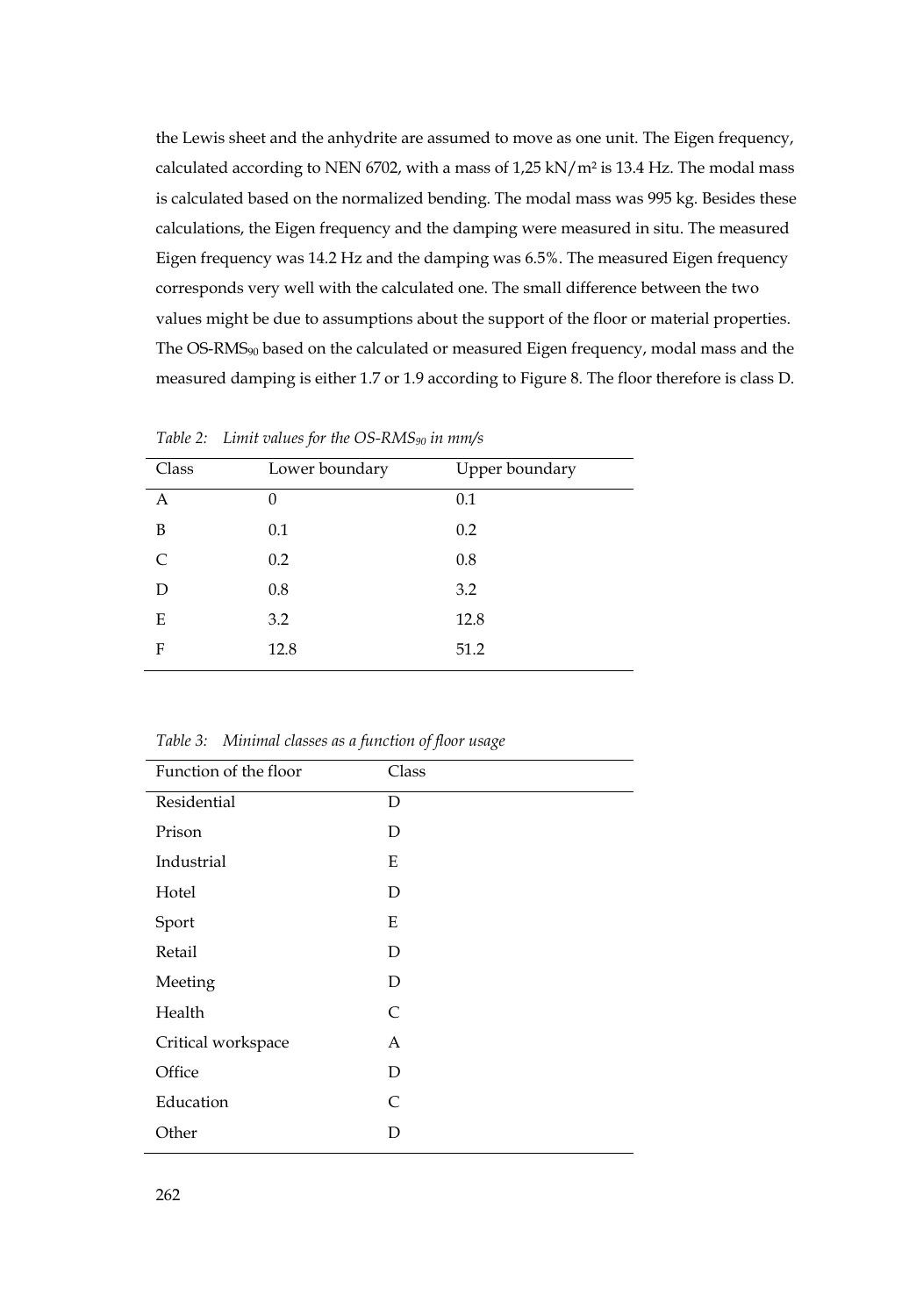# **7 Conclusion**

In the period 2000-2005 an ECSC-study was performed by RWTH, SCI, ProfilArbed and TNO. This study led to a method to classify the annoyance due to people walking on a floor. With this method a floor can be classified using measurements or prediction. Figure 8 presents the total procedure.

For floors that can be described as a one-mass-spring-damper system, given the boundaries of the  $OS-RMS_{90}$  in Table 2 and the pre-calculated response graphs in shown in Figure 8, one can directly read the response class. This makes it quite easy to predict floor vibrations.

## **References**

- [1] Generalisation of floor vibrations for industrial, office, residential and public buildings and gymnastic halls, *EUR Directorate-General of Research*, report 21972, 2006.
- [2] Waarts, P.H., 'Trillen van vloeren door lopen', SBR rapport 2005
- [3] Wyatt, T.A. & Dier, Floor serviceability under dynamic loading, *CIB W 85* paper no. 20.
- [4] Ellis, B.R., 'Serviceability evaluation of floor vibration induces by walking loads', *Structural Engineer*, 2001, 79(21): 30-36
- [5] Young, P. 'Improved floor vibration prediction methodologies' Engineering for Structural Vibration – Current developments in research and practice, Arup Vibration Seminar, *Institution of Mechanical Engineers*, October 2001
- [6] Bachmann, H. & Ammann, W. 'Vibrations in Structures: Induced by Man and Machines', IABSE/AIPC/IVBH Structural Engineering Documents 3e, 1987, *International Association for Bridge and Structural Engineering*, Zurich.
- [7] Rainer, J.H., Pernica, G. and Allen, D.E., 'Dynamic loading and response of footbridges', *Canadian Journal of Civil Engineering*, 1988; 15(1): 66-71
- [8] Ellis, B.R. 'On the response of long-span floors to walking loads generated by individuals and Crowds', *The Structural Engineer*, 2000; 78(10): 17-25
- [9] Alves, N.K.C., Roitman, N. & Magluta, C., 'Dynamic response under human movements', *Materials and Structures* 1999; 32: 31-37
- [10]Wyatt, T.A., 'Design Guide on the Vibration of Floors', SCI Publication 076, 1989 *Steel Construction Institute*, Ascot.